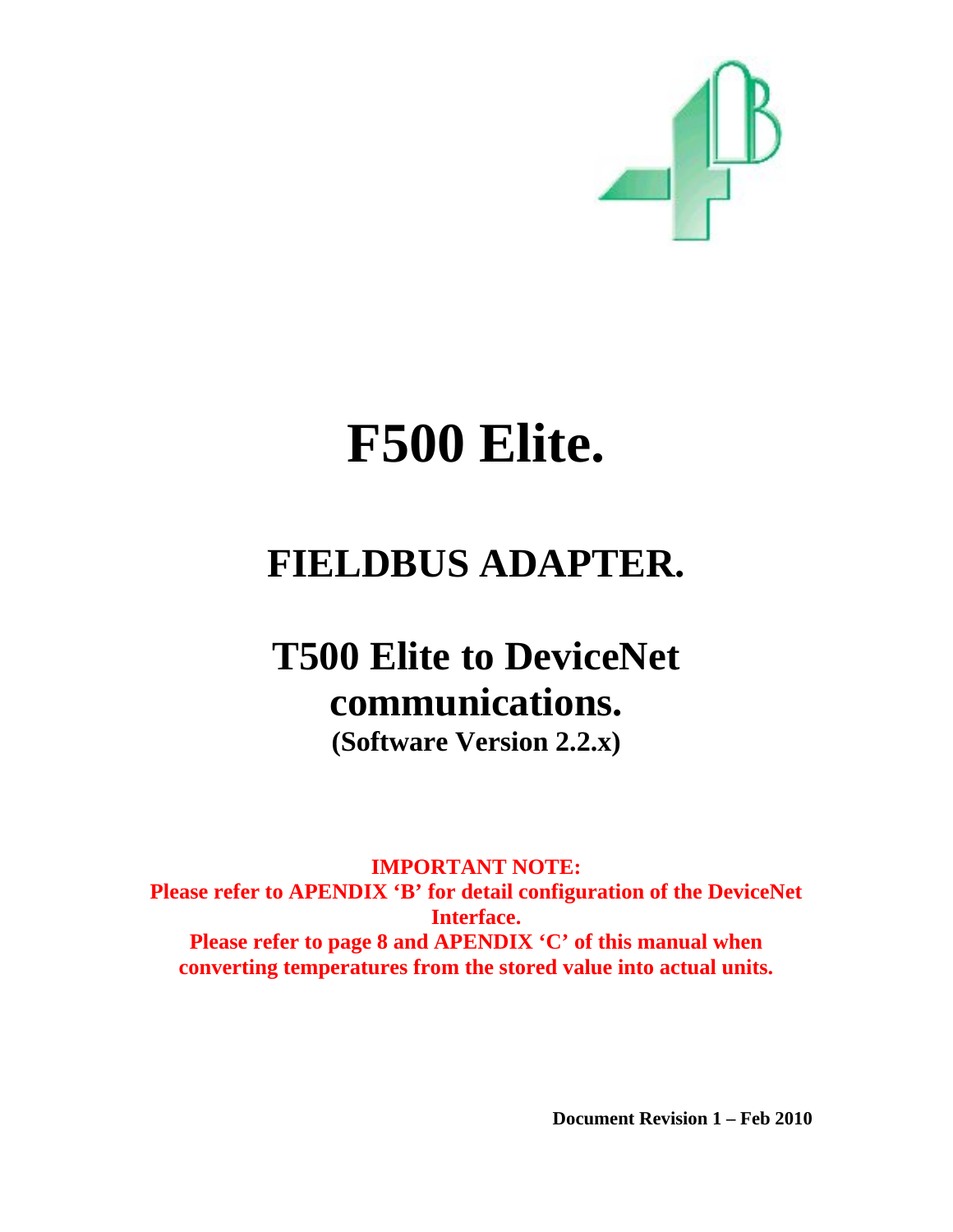Dear 4B Customer:

Congratulations on your purchase. 4B appreciates your business and is pleased you have chosen our products to meet your needs.

Please read in its entirety and understand the literature accompanying the product before you place the product into service. Please read the safety precautions carefully before operating the product. With each product you purchase from 4B, there are some basic but important safety considerations you must follow to be sure your purchase is permitted to perform its design function and operate properly and safely, giving you many years of reliable service. Please read and understand the Customer Safety Responsibilities listed below. Failure to follow this safety directive and the Operation Manuals and other material furnished or referenced, may result in serious injury or death.

#### *SAFETY NOTICE TO OUR CUSTOMERS*

- A. In order to maximize efficiency and safety, selecting the right equipment for each operation is vital. The proper installation of the equipment, and regular maintenance and inspection is equally important in continuing the proper operation and safety of the product. The proper installation and maintenance of all our products is the responsibility of the user unless you have asked 4B to perform these tasks.
- B. All installation and wiring must be in accordance with Local and National Electrical Codes and other standards applicable to your industry. (Please see the article "Hazard Monitoring Equipment Selection, Installation and Maintenance" at www.go4b.com.) The installation of the wiring should be undertaken by an experienced and qualified professional electrician. Failure to correctly wire any product and/or machinery can result in the product or machine failing to operate as intended, and can defeat its design function.
- C. Periodic inspection by a qualified person will help assure your 4B product is performing properly. 4B recommends a documented inspection at least annually and more frequently under high use conditions.
- D. Please see the last page of this manual for all warranty information regarding this product.

#### *CUSTOMER SAFETY RESPONSIBILITIES*

#### **1. READ ALL LITERATURE PROVIDED WITH YOUR PRODUCT**

Please read all user, instruction and safety manuals to ensure that you understand your product operation and are able to safely and effectively use this product.

#### **2. YOU BEST UNDERSTAND YOUR NEEDS**

Every customer and operation is unique, and only you best know the specific needs and capabilities of your operation. Please call the 24-hour hotline at 309-698-5611 for assistance with any questions about the performance of products purchased from 4B. 4B is happy to discuss product performance with you at any time.

#### **3. SELECT A QUALIFIED AND COMPETENT INSTALLER**

Correct installation of the product is important for safety and performance. If you have not asked 4B to perform the installation of the unit on your behalf, it is critical for the safety of your operation and those who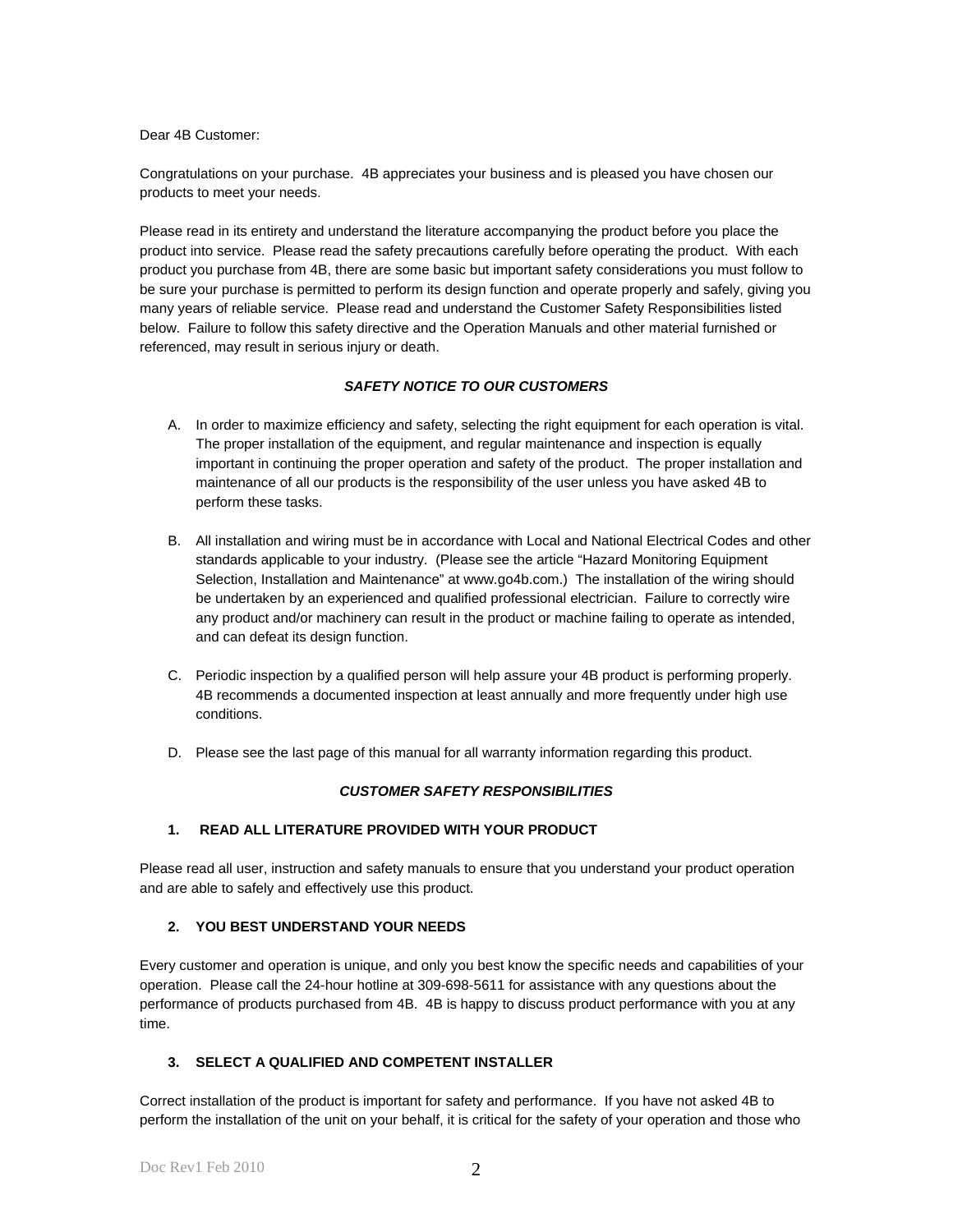may perform work on your operation that you select a qualified and competent electrical installer to undertake the installation. The product must be installed properly to perform its designed functions. The installer should be qualified, trained, and competent to perform the installation in accordance with Local and National Electrical Codes, all relevant OSHA Regulations, as well as any of your own standards and preventive maintenance requirements, and other product installation information supplied with the product. You should be prepared to provide the installer with all necessary installation information to assist in the installation.

#### **4. ESTABLISH AND FOLLOW A REGULAR MAINTENANCE AND INSPECTION SCHEDULE FOR YOUR 4B PRODUCTS**

You should develop a proper maintenance and inspection program to confirm that your system is in good working order at all times. You will be in the best position to determine the appropriate frequency for inspection. Many different factors known to the user will assist you in deciding the frequency of inspection. These factors may include but are not limited to weather conditions; construction work at the facility; hours of operation; animal or insect infestation; and the real-world experience of knowing how your employees perform their jobs. The personnel or person you select to install, operate, maintain, inspect or perform any work whatsoever, should be trained and qualified to perform these important functions. Complete and accurate records of the maintenance and inspection process should be created and retained by you at all times.

#### **5. RETAIN AND REFER TO THE OPERATION MANUAL FOR 4B'S SUGGESTED MAINTENANCE AND INSPECTION RECOMMENDATIONS**

As all operations are different, please understand that your specific operation may require additional adjustments in the maintenance and inspection process essential to permit the monitoring device to perform its intended function. Retain the Operation Manual and other important maintenance and service documents provided by 4B and have them readily available for people servicing your 4B equipment. Should you have any questions, please call the 4B location who supplied the product or the 24-hour hotline number in the USA -309-698-5611.

#### **6. SERVICE REQUEST AND ONLINE PRODUCT REGISTRATION**

If you have questions or comments about the operation of your unit or require the unit to be serviced please contact the 4B location who supplied the product or send your request via fax (309-698-5615), email (4busa@go4b.com), or call us via our 24-hour hotline number in the USA - 309-698-5611. Please have available product part numbers, serial numbers, and approximate date of installation. In order to assist you, after the product has been placed into service, complete the Online Product Registration section which is accessed via our website www.go4b.com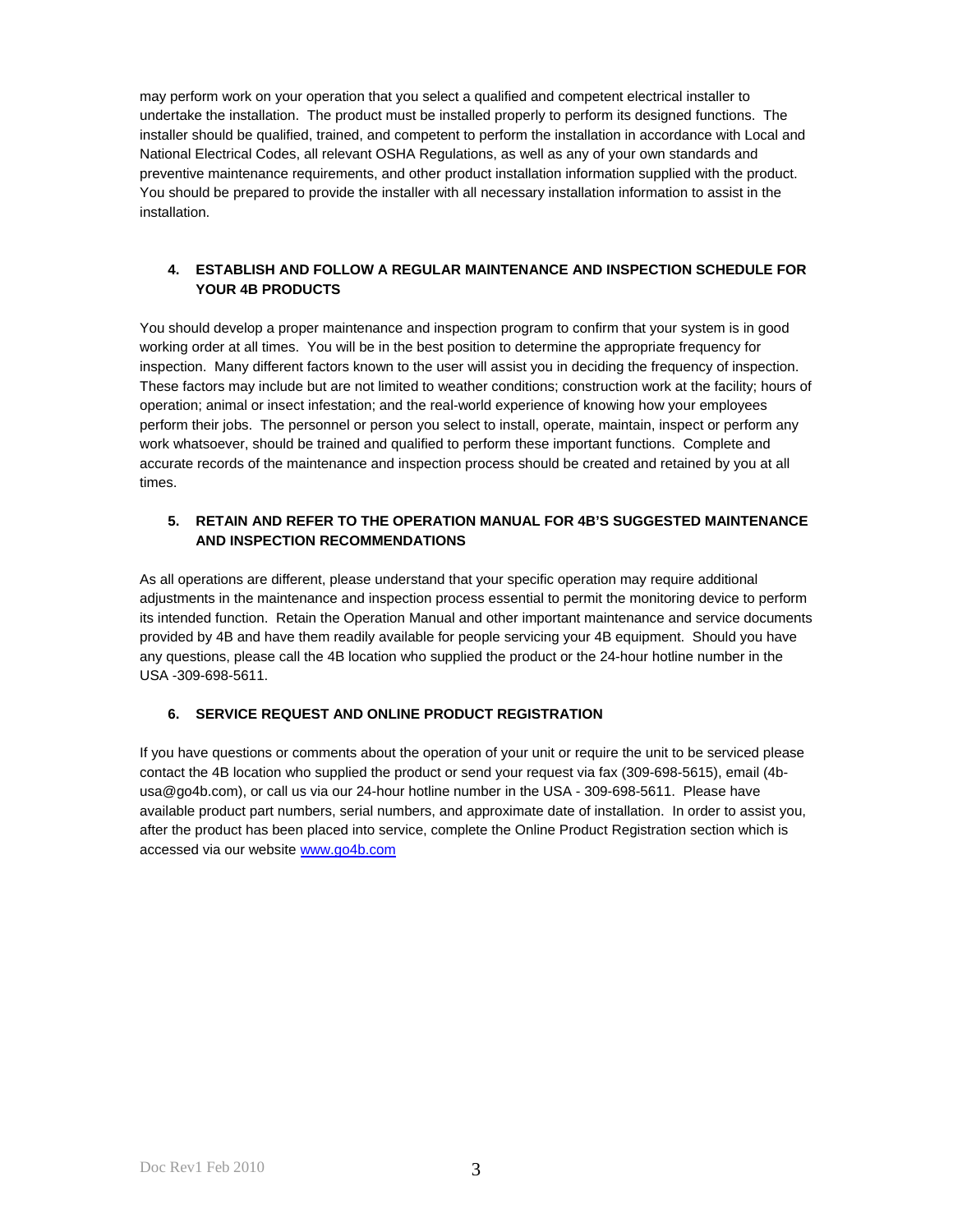# **CONTENTS**

# **INTRODUCTION**

# **1 SPECIFICATIONS**

- **2 INSTALLATION INSTRUCTIONS**
- **3 ELECTRICAL WIRING**
- **4 OPERATING INSTRUCTIONS**

# **FAULT FINDING**

# **CONTACT INFORMATION**

# **DRAWINGS**

- A CONNECTING THE F500 ELITE TO AN AC SUPPLY
- B CONNECTING THE F500 ELITE TO A DC SUPPLY
- C F500 ELITE TO T500 ELITE CONNECTIONS
- D GENERAL CONNECTION DETAIL

APPENDIX 'A'

The address switch combination table.

APPENDIX 'B' More details about DeviceNet.

APPENDIX 'C' Dealing with negative temperatures.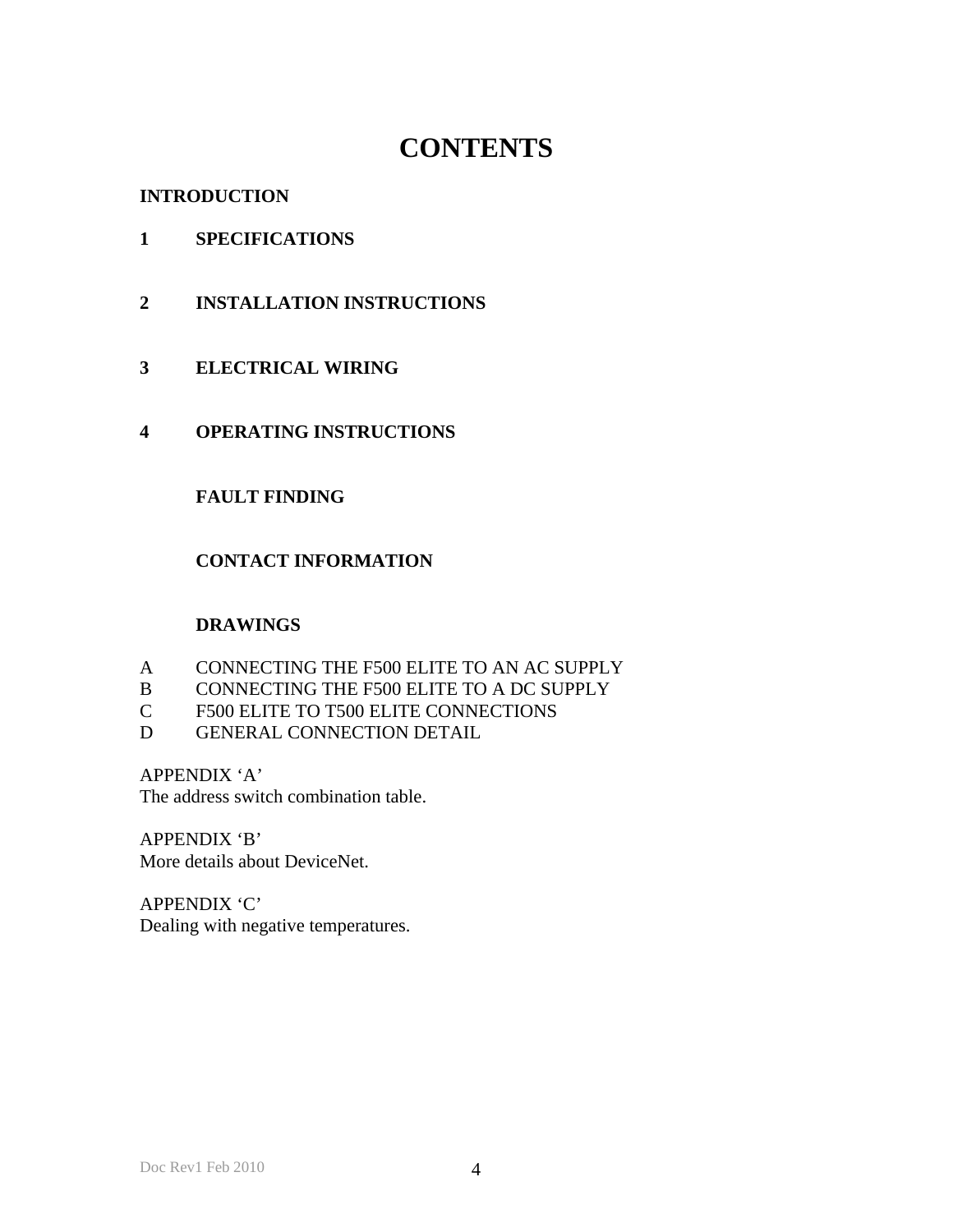# **F500 FIELDBUS ADAPTER.**

# **INTRODUCTION**

This version of the F500 Elite Fieldbus adapter had been designed to work as a T500 Elite communications gateway and has been designed specifically to allow the connection of a T500 control unit running software version 3.0.0 and above, to be networked through their own built in communications system. The network data can then be passed through the Fieldbus adapter to a DeviceNet master. The communications control unit is housed in a self-contained wall-mounting enclosure, and will operate from 100v to 230v AC or from 12v to 24v DC.

# **1. SPECIFICATIONS**

### 1.1 The Control Unit

A plastic enclosure houses the electronics and terminal connectors. The unit contains a printed circuit board to accommodate power supply circuitry, microprocessor, Fieldbus card and terminals. The design is capable of accommodating 8 of the most common Fieldbus interfaces.

| <b>Electrical Supply</b> |                          | 100 to 230VAC +/- 10% 50/60Hz                  |
|--------------------------|--------------------------|------------------------------------------------|
|                          |                          | $24VDC + -10\%$                                |
| <b>Power Consumption</b> |                          | 12 WATTS                                       |
| Terminals                |                          | Power 4mm <sup>2</sup> 14 AWG max              |
|                          |                          | Communications, as appropriate to the Fieldbus |
|                          |                          | module.                                        |
| Protection               | $\overline{\phantom{0}}$ | NEMA12, IP55, Class II DIVI, E, F, G           |
| Height                   | $\overline{a}$           | 9.7", 246mm                                    |
| Width                    | -                        | 7.4", 188mm                                    |
| Depth                    |                          | $4$ ", 102mm                                   |
| <b>Fixing Centres</b>    | $\overline{\phantom{0}}$ | 8.75" high x 4" wide, 222mm x 102mm            |
| <b>Cable Entry</b>       | $\overline{\phantom{0}}$ | 2 Holes 11/8" DIA, 28mm, 3/4" CONDUIT          |
| Weight                   |                          | $3$ lbs, $1.3$ Kg                              |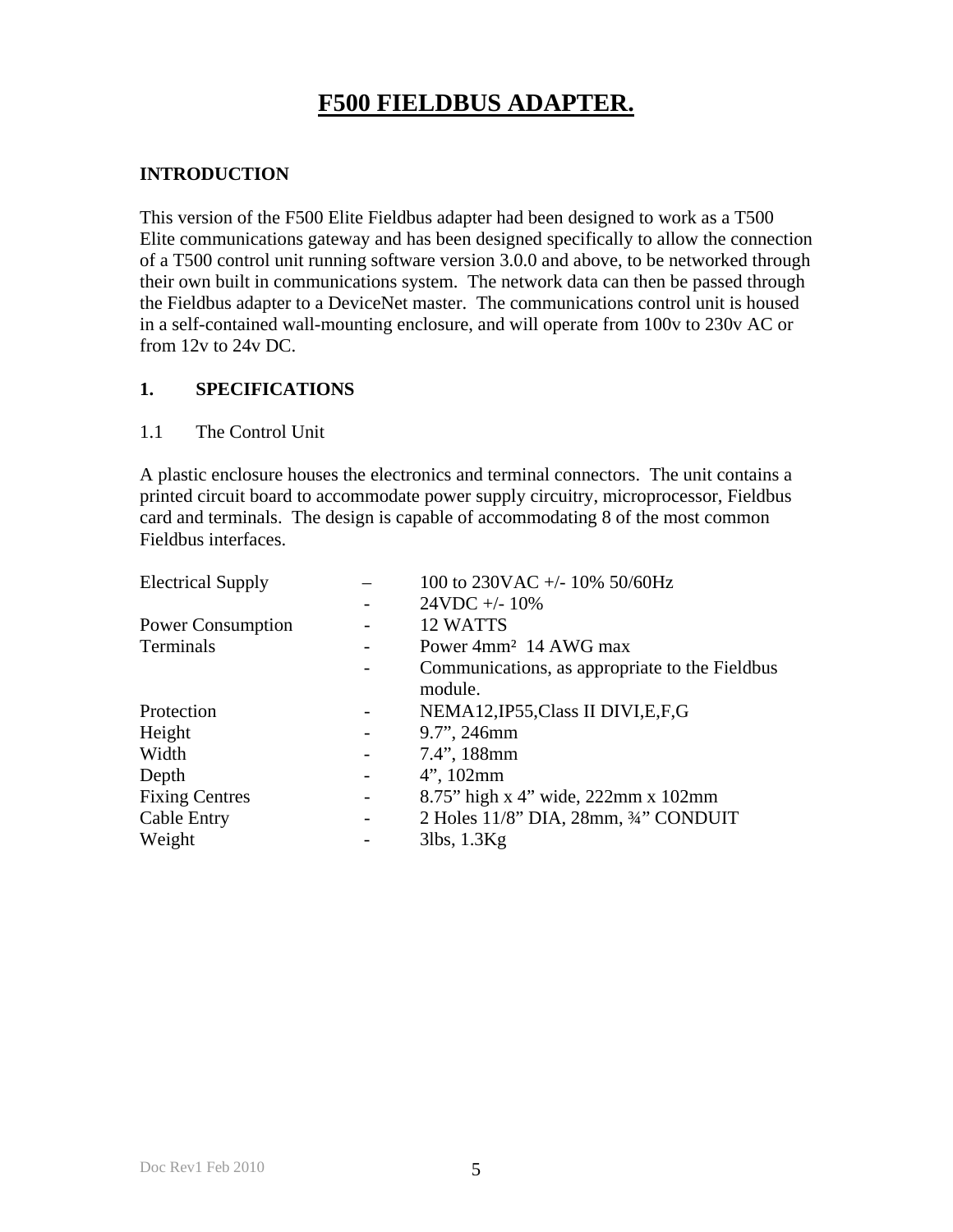# **2. INSTALLATION INSTRUCTIONS**

The Control Unit

The Control Unit box should be installed in a suitable control or starter switch room. The box should have sufficient space to open the lid for wiring.



**The Control Unit is susceptible to static voltage. Connection of a clean ground to terminal 29 is essential for optimum performance. Prior to this connection, static handling precautions should be taken.** 

# **3 ELECRICAL WIRING**

Refer to Drawings A, B, C & D

When installing the equipment in an area which is likely to be hazardous from Ignitable Dusts, use liquid tight conduit and fittings and follow all local codes.

# **4 OPERATING INSTRUCTIONS**

The Fieldbus Adapter is a self contained unit and there are no user configurable options with the exception of the DeviceNet baud rate and MAC address. The adapter is equipped with two communications ports; RS485 and DeviceNet and is supplied preconfigured for 125K baud and MAC address 1.

The RS485 port is a four wire; twin twisted pair half duplex serial port and has been specifically configured to work with the T500. You should not connect any other devices to this port

The configuration switch shown in the picture on page 5 and allows selection of the baud rate and the units MAC address. The switches are numbered left to right 1 to 8. The switch is OFF when in the UP position and ON when in the DOWN position.

The configuration is as follows.

| Switch $1 & 2$                 |               |
|--------------------------------|---------------|
| Switch 1 OFF $+$ Switch 2 OFF  | $= 125K$ Baud |
| Switch $1 ON + Switch 2 OFF$   | $= 250K$ Baud |
| Switch $1$ OFF + Switch $2$ ON | $= 500K$ Baud |
| Switch $1 ON + Switch 2 ON$    | $=$ Reserved  |
|                                |               |

Switch 3 to 8 represents the MAC address settings. Switch 3 is the Most Significant Bit of the address and switch 8 is the Least Significant Bit of the address; refer to APPENDIX A for a full list of address settings.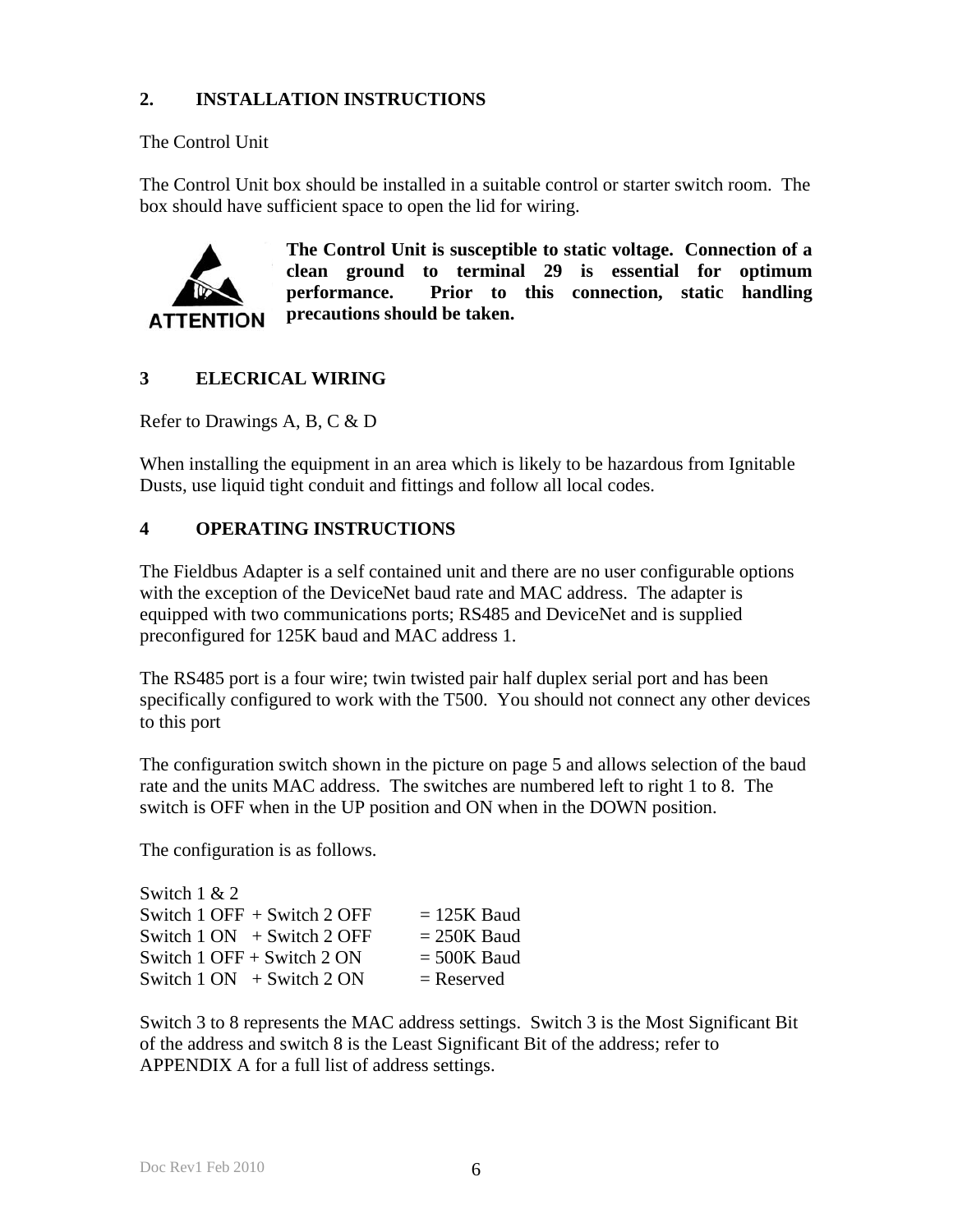

The above diagram shows the location of the main parts of the DeviceNet Fieldbus module.

The DeviceNet connector is on the front left of the picture and conforms to the standard connection form.

| Terminal $1 = V$ -    | (Negative supply voltage) |
|-----------------------|---------------------------|
| Terminal $2 = CAN$ L  | (CAN L bus line)          |
| $Terminal 3 = SHIELD$ | (Cable shield)            |
| Terminal $4 = CAN$ H  | (CAN H bus line)          |
| Terminal $5 = V+$     | (Positive supply voltage) |

The switch's can be clearly seen in the front middle of the picture and a status LED block is located at the front right of the picture.

The statuses LED's are grouped in a single block of four and indicate the following status.



Led 1 Status Not used in this version of the Fieldbus module.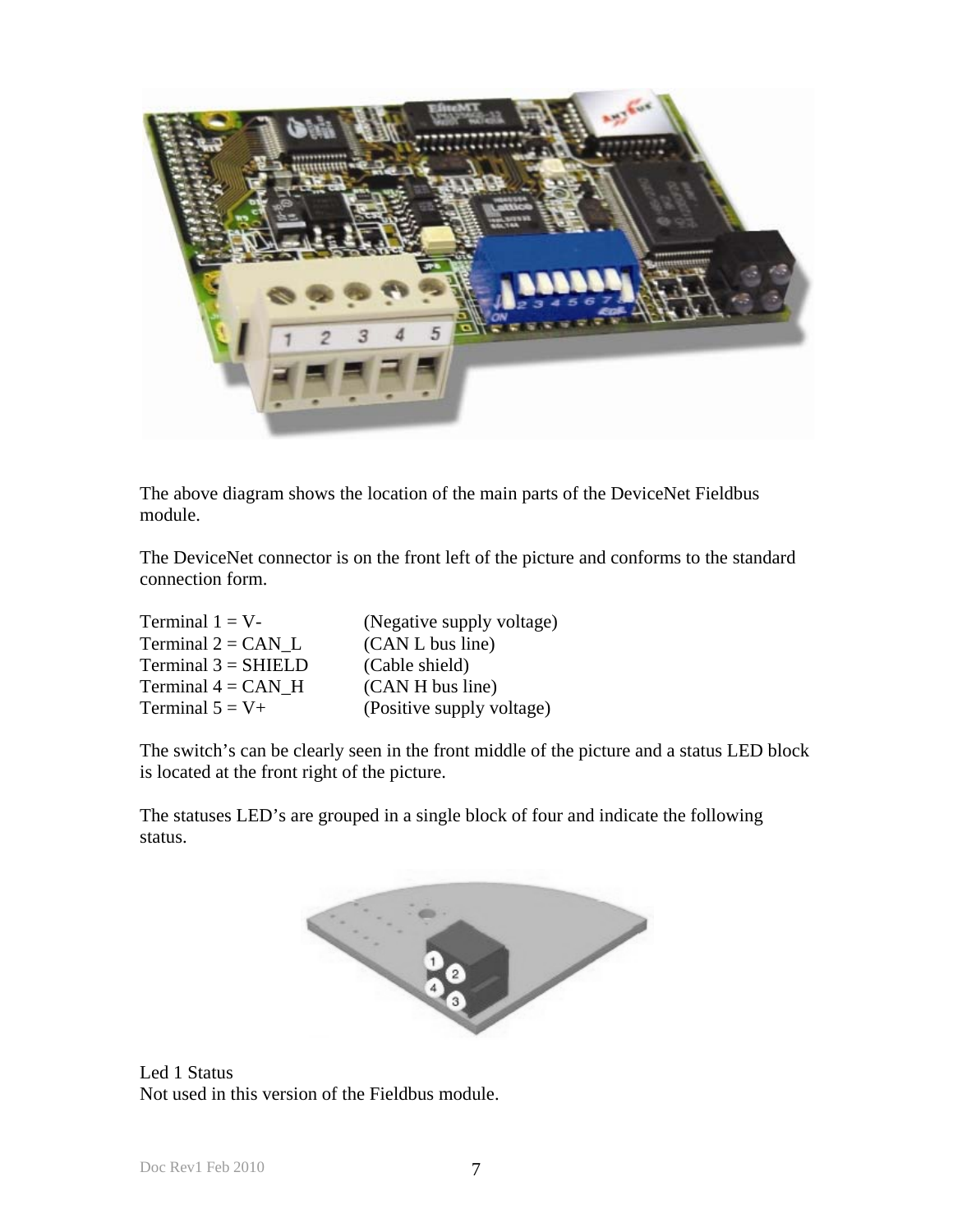Led 2 Network Status

| <b>State</b>          | Description                  |
|-----------------------|------------------------------|
| Off                   | Not powered / Not On line    |
| <b>Green Steady</b>   | Link OK, On Line, Connected  |
| <b>Green Flashing</b> | On Line but not connected    |
| <b>Red Steady</b>     | <b>Critical Link Failure</b> |
| <b>Red Flashing</b>   | <b>Connection Timeout</b>    |

Led 3 Module Status

| <b>State</b>          | Description                         |
|-----------------------|-------------------------------------|
| Off                   | Not powered                         |
| <b>Green Steady</b>   | Module initialized and operational  |
| <b>Green Flashing</b> | Data size is bigger than configured |
| <b>Red Steady</b>     | Unrecoverable Fault                 |
| <b>Red Flashing</b>   | <b>Minor Fault</b>                  |

Led 4 Status

Not used in this version of the Fieldbus module.

The DeviceNet module is equipped with a 512 byte data memory. This data memory is used to hold the sensor values for the T500 unit connected to the F500. The actual number of sensors that can be read is entirely dependent upon the DeviceNet scanner module used (see appendix 'B'). The data for the sensors is stored in the following manner.

| Data Byte      | Contents                    |
|----------------|-----------------------------|
| 0              | Always 0                    |
| 1              | Activity counter            |
| $\overline{2}$ | Sensor 1 value              |
| $\overline{3}$ | Sensor 2 value              |
| $\overline{4}$ | Sensor 3 value              |
| 5              | Sensor 4 value              |
| 6              | Node 1 Ambient temperature  |
| 7              | Sensor 5 value              |
| 8              | Sensor 6 value              |
| 9              | Sensor 7 value              |
| 10             | Sensor 8 value              |
| 11             | Node 2 Ambient temperature  |
|                |                             |
| 317            | Sensor 253 value            |
| 318            | Sensor 254 value            |
| 319            | Sensor 255 value            |
| 320            | Sensor 256 value            |
| 321            | Node 64 Ambient temperature |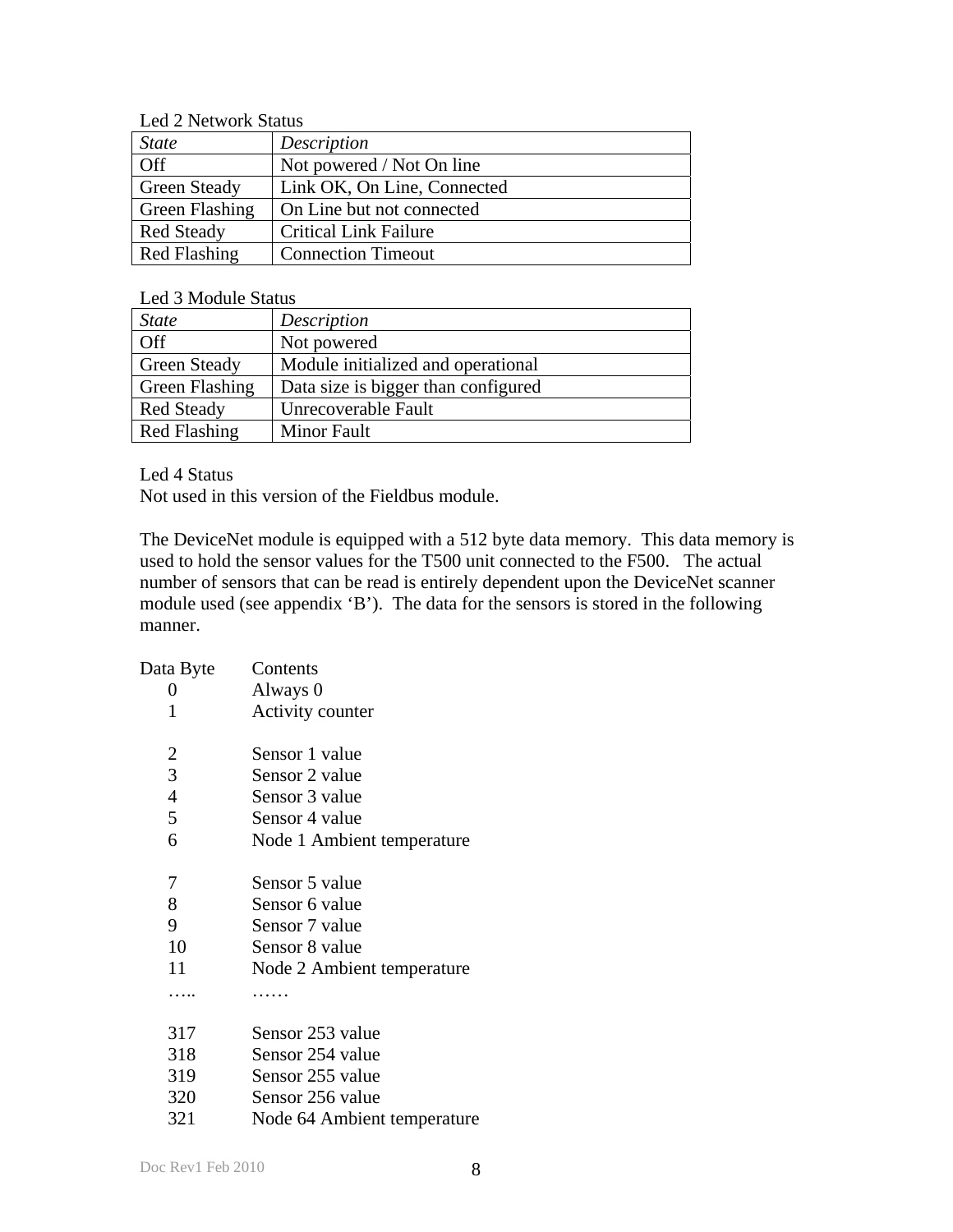The data is arranged in a logical order to match the sensors connected to the T500. The first location is always 0 and the second is the Activity Counter. Because the T500 cycle time is dependant upon the number of sensors being monitored, it is important to know when the data has been refreshed. The activity counter provides this information. Providing the T500 is updating the data to the F500 this counter will increment by 1 every time new data is received by the F500. The counter will increment between 0 and 255 and it will then return back to 0 on a continuous basis. Each T500 can be assigned a unit number 0 or 1. Assigning a 0 unit number means that the T500 will not respond to the F500 pole requests. If the number 1 is selected then the T500 will provide data in a manner described above.

The sensor data is presented as Hexadecimal (\$) in single bytes representing sensor values or ambient temperatures. Each value represents the most recent update for that sensor or node. The DeviceNet scanner should be configured to read data in a byte format and should be set to operate on a byte boundary.

#### NTC Temperature sensors

Positive temperatures values are between \$0°C and \$6E°C. Negative temperature values are represented by numbers between \$7F and \$96. To calculate negative temperatures subtract \$7F from the value and the result is a negative temperature between  $-$ \$0 $\degree$ C and  $-$ \$1F°C (e.g.  $$8A - $7F = -$0B°C$ ). If the value is \$EE then this represents an open circuit sensor. If the Value is \$FE this represents a sensor which is above the calibrated range and if the value is \$FF then this represents a short circuit sensor.

#### PTC Temperature sensors

As the PTC sensor types can only be represented as NORMAL or HOT, there is only need to provide two values to indicate the state of the sensor. If the value is \$F0 then the sensor is NORMAL and if the value is \$F1, then the sensor is HOT.

#### CNT (Contact) Sensors

As the CNT sensor types can only be represented as OPEN or CLOSED, there is only need to provide two values to indicate the state of the sensor. If the value is \$FA then the contact is OPEN and if the value is \$FB, then the contact is CLOSED.

#### Ambient Temperatures

See the details for the NTC Temperature Sensor above. The ambient temperatures are taken from a sensor located on each TN4 sensor node.

#### Communications Errors

If the T500 fails to communicate correctly with the TN4 node then it will report a communications error and the F500 will mirror this error by sending the code \$EF.

#### Sensor not configured.

If a sensor returns the value \$FD, this indicates that the T500 hasn't been programmed to scan this sensor.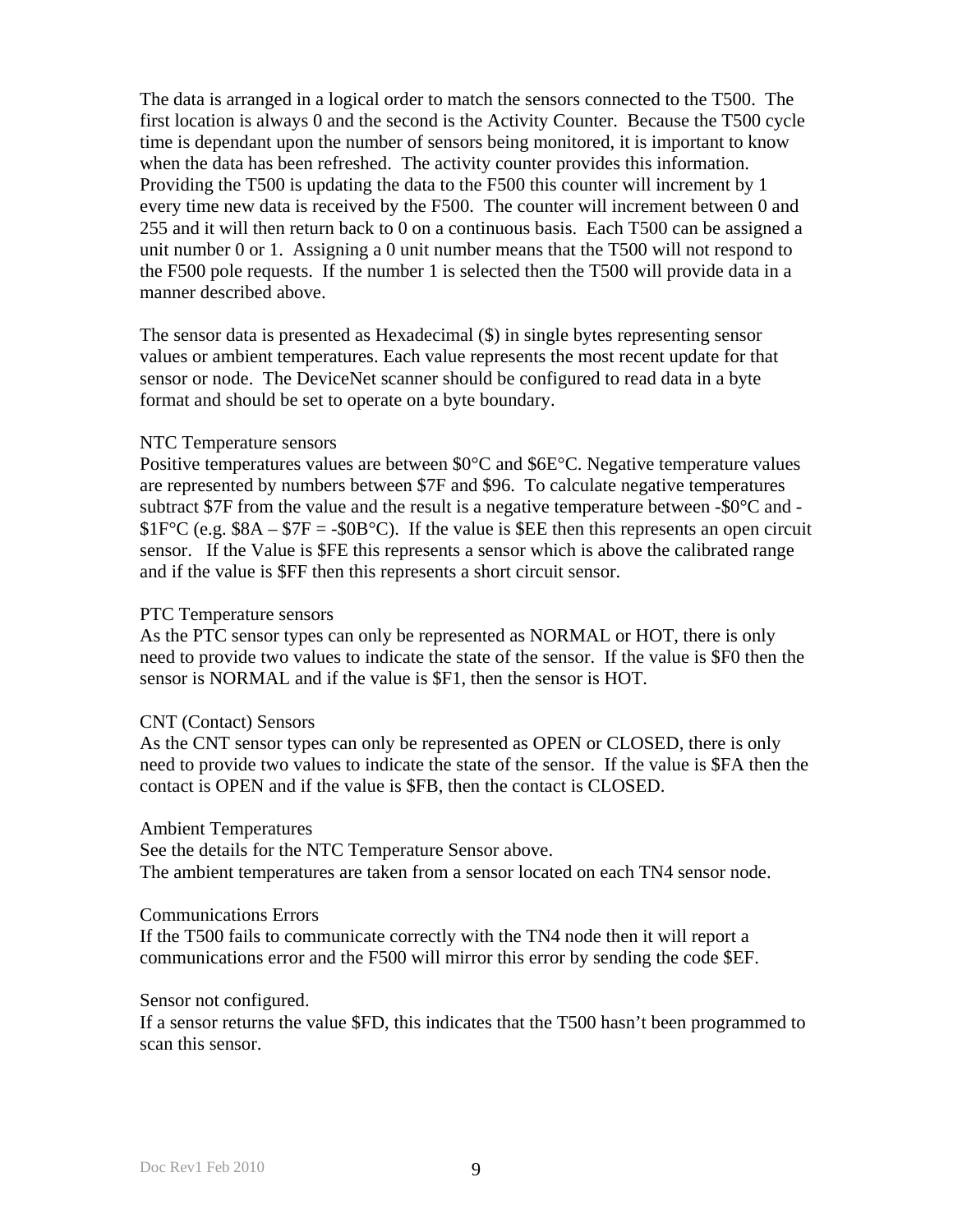| Hex              | Description                                          |
|------------------|------------------------------------------------------|
| $$00 - $6E$$     | NTC Temperature $0^{\circ}$ C to 110 <sup>°</sup> C  |
| \$7F-\$9E        | NTC Temperature $-0$ °C to $-31$ °C                  |
| \$EE             | NTC open circuit sensor                              |
| \$EF             | Communications error (lost contact with sensor node) |
| \$F <sub>0</sub> | PTC Sensor in the NORMAL state                       |
| SF1              | PTC Sensor in the HOT state                          |
| \$FA             | CNT contact in the OPEN (off) state                  |
| <b>SFB</b>       | CNT contact in the CLOSED (on) state                 |
| \$FD             | This sensor not programmed for scanning.             |
| <b>SFE</b>       | NTC Temperature above maximum range                  |
| \$FF             | NTC sensor is short circuit?                         |
|                  |                                                      |

Below is a table showing a complete list of the data represented in the E500

As the temperatures are in  ${}^{\circ}C$  it might be necessary to convert the value to  ${}^{\circ}F$ Calculate the temperature value complete with sign and call it  $T^{\circ}C$ , therefore  $T^{\circ}F = (T^{\circ}C * 1.8) + 32$ 

E.g. If  $T^{\circ}C = 20^{\circ}C$  then  $T^{\circ}F = (20 * 1.8) + 32 = 68^{\circ}F$ If  $T^{\circ}C = -20^{\circ}C$  then  $T^{\circ}F = (-20 * 1.8) + 32 = -4^{\circ}F$ 

### Electronic Data Sheet (EDS)

An electronics data sheet is supplied with each unit to simplify the configuration of the F500 interface when connected to DeviceNet. Importing and then downloading this EDS to the scanner module or other similar device will allow the module to be accessed by either of the following methods

- † Explicit Messaging
- † Polled I/O
- † Bit-strobed I/O
- † Change of state / Cyclic I/O

A number of explicit messaging options are available but the most widely used one is as follows.

I/O data Input Mapping Object: Class A0h, Instance 1h, Attribute 1h

This will result in 512 bytes of data being returned in the format described on page 6 of this manual. For further information relating to explicit messaging contact your DeviceNet supplier.

**The F500 software version 2.2.x must be configured to suit your installation. You must configure your scanner module to the same number of data bytes as the T500 in order to use polled I/O, Bit strobe I/O and Change of State I/O. Refer to Appendix 'B' for further detail.**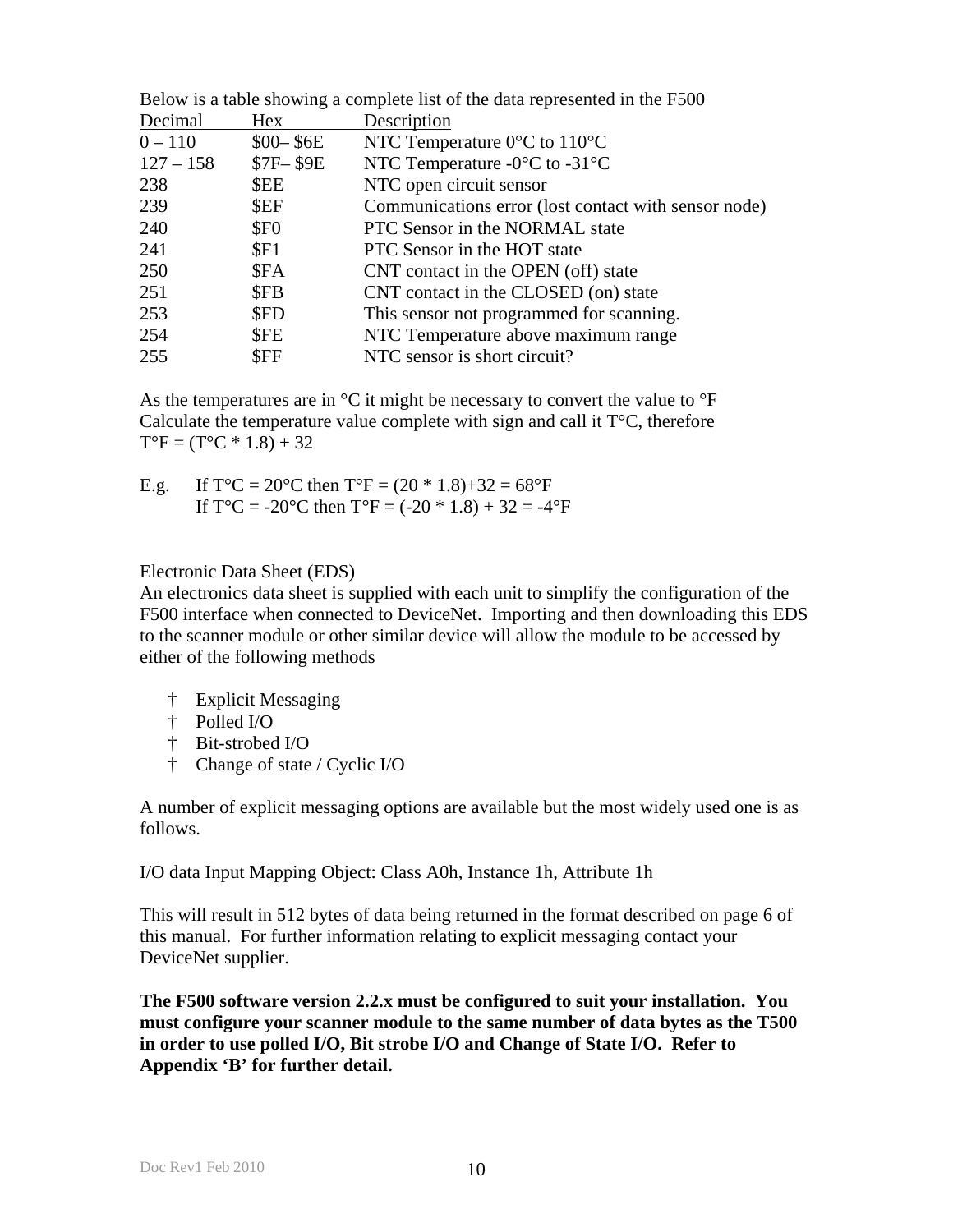# **CHECK LIST For problems after initial start-up**

- 1. Is there excessive interference on the electrical power supply? Power conditioners and surge (spike) suppressor may have to be fitted.
- 2. Has the wiring for the F500 and Fieldbus been routed away from power cables?
- 3. Is the F500 Elite circuit properly grounded?
- 4. Is the Micro-processor control unit overheating, if so mount the unit in a temperature-controlled environment of maximum temperature 113°F (45°C).
- 5. Check that high powered 'Walkie Talkie' radios are not operated immediately near the control unit or F500 as this will affect the performance.
- 6. Check that the communications/power cable is connected correctly and in accordance with DRG A,B,C and D.
- 7. Check the led status indication as described on page 5 and 6
- 8. If the T500 unit does not respond or is intermittent, check that the termination resistors are correctly fitted.
- 9. If your scanner module shows E#77 (error 77) for the F500 node number, then you have incorrectly set the data size in the scan list for the F500. Please refer to Appendix 'B'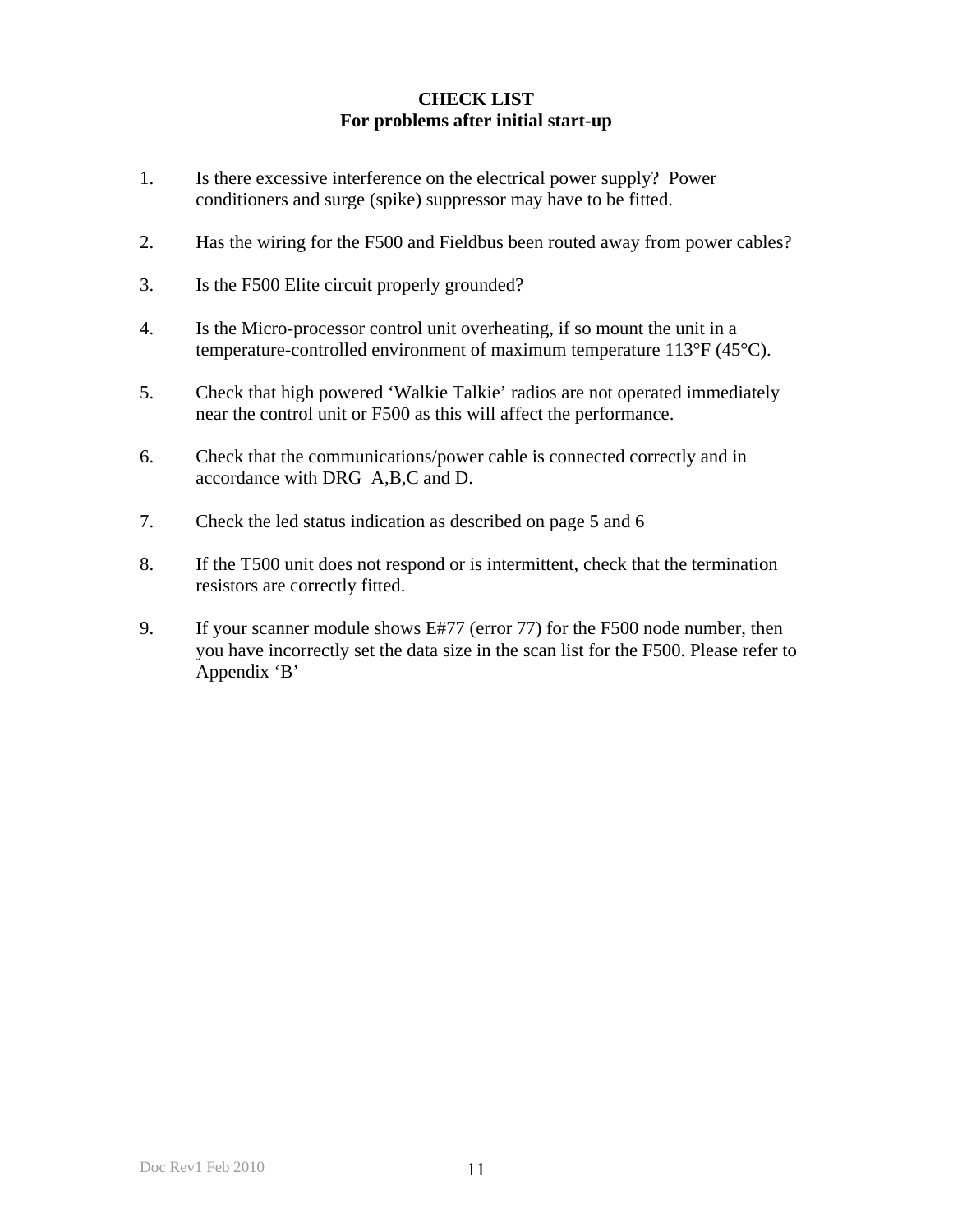# **CONTACT INFORMATION**

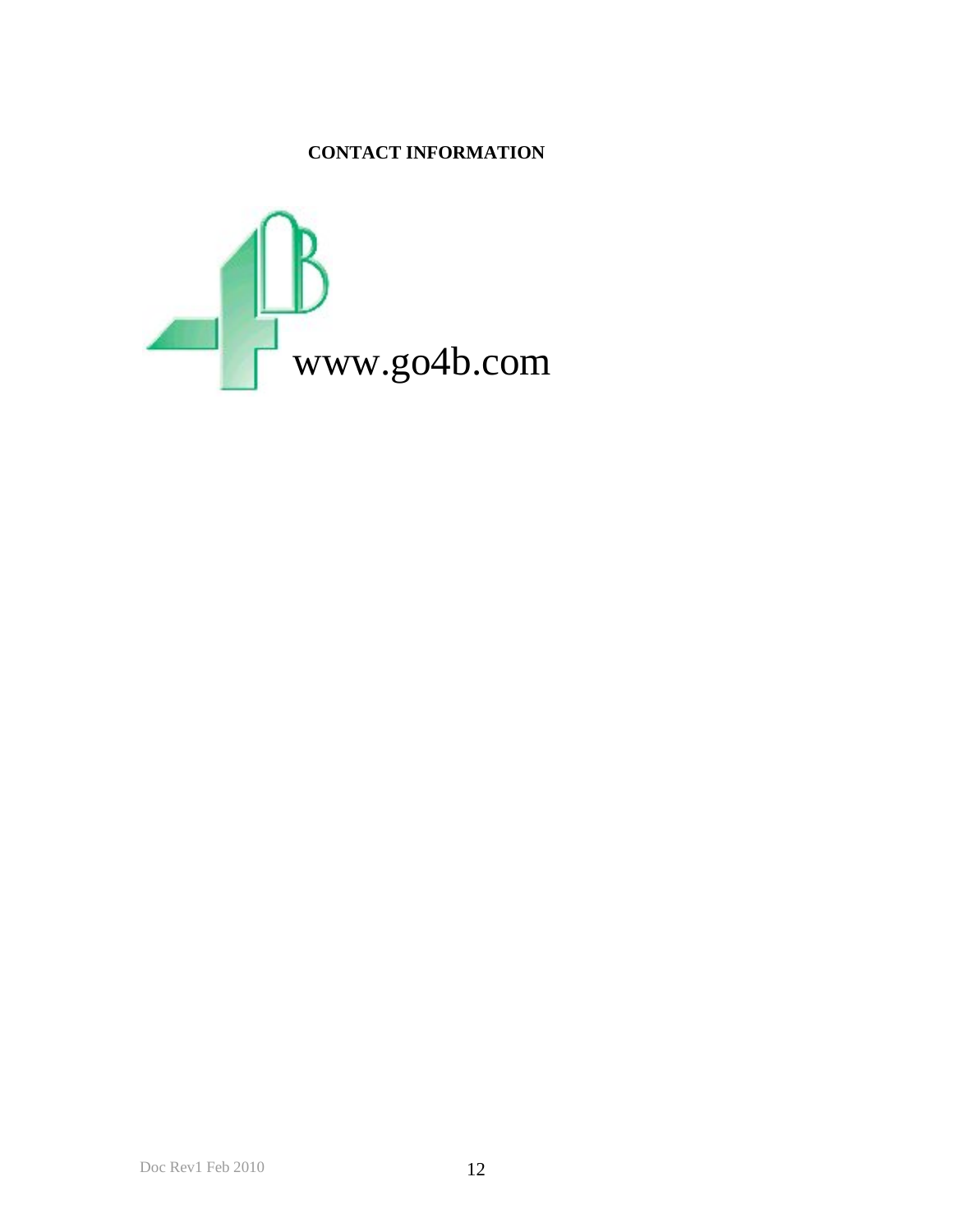

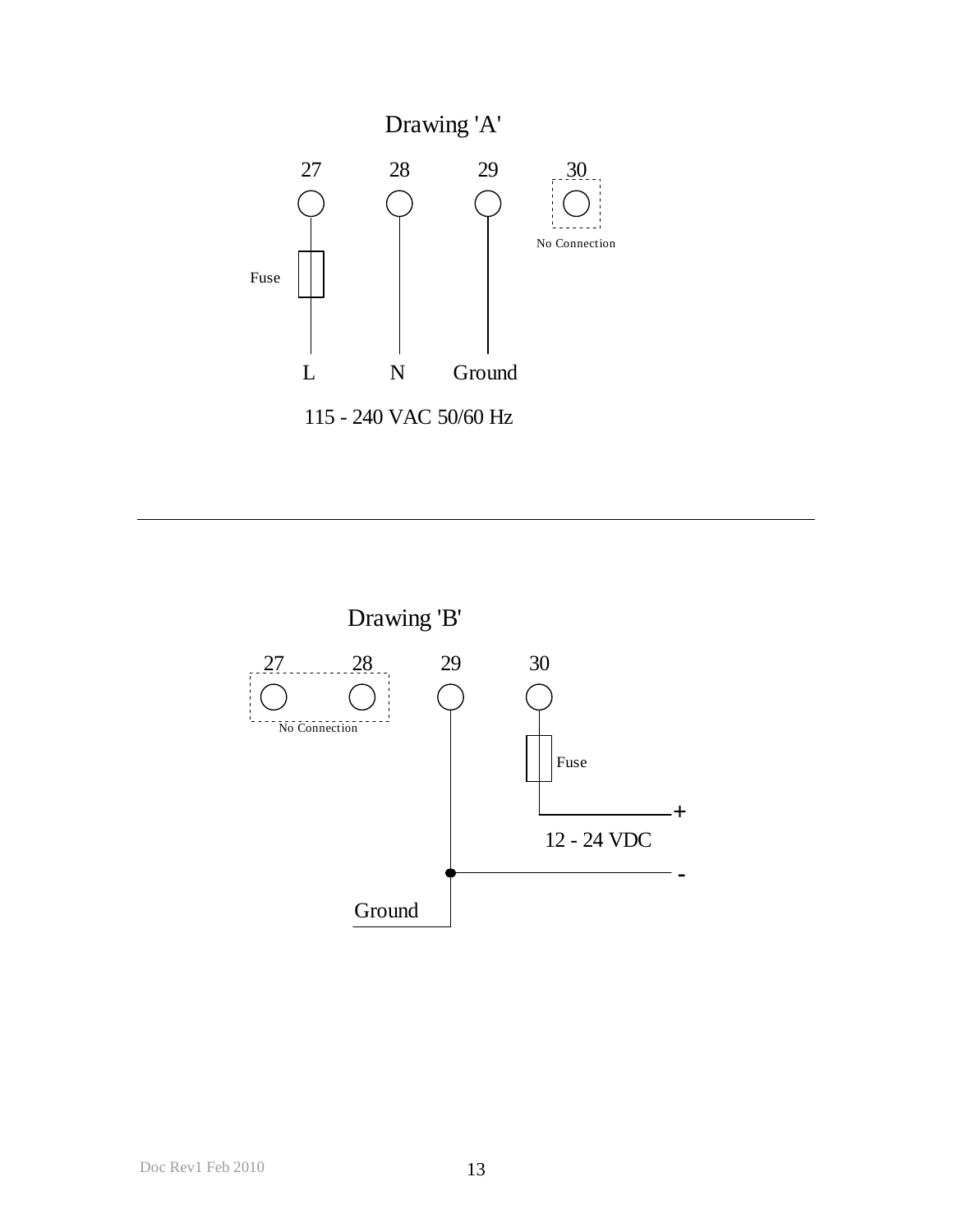

T500 Elite to F500 Elite Connection Diagram



Drawing 'C'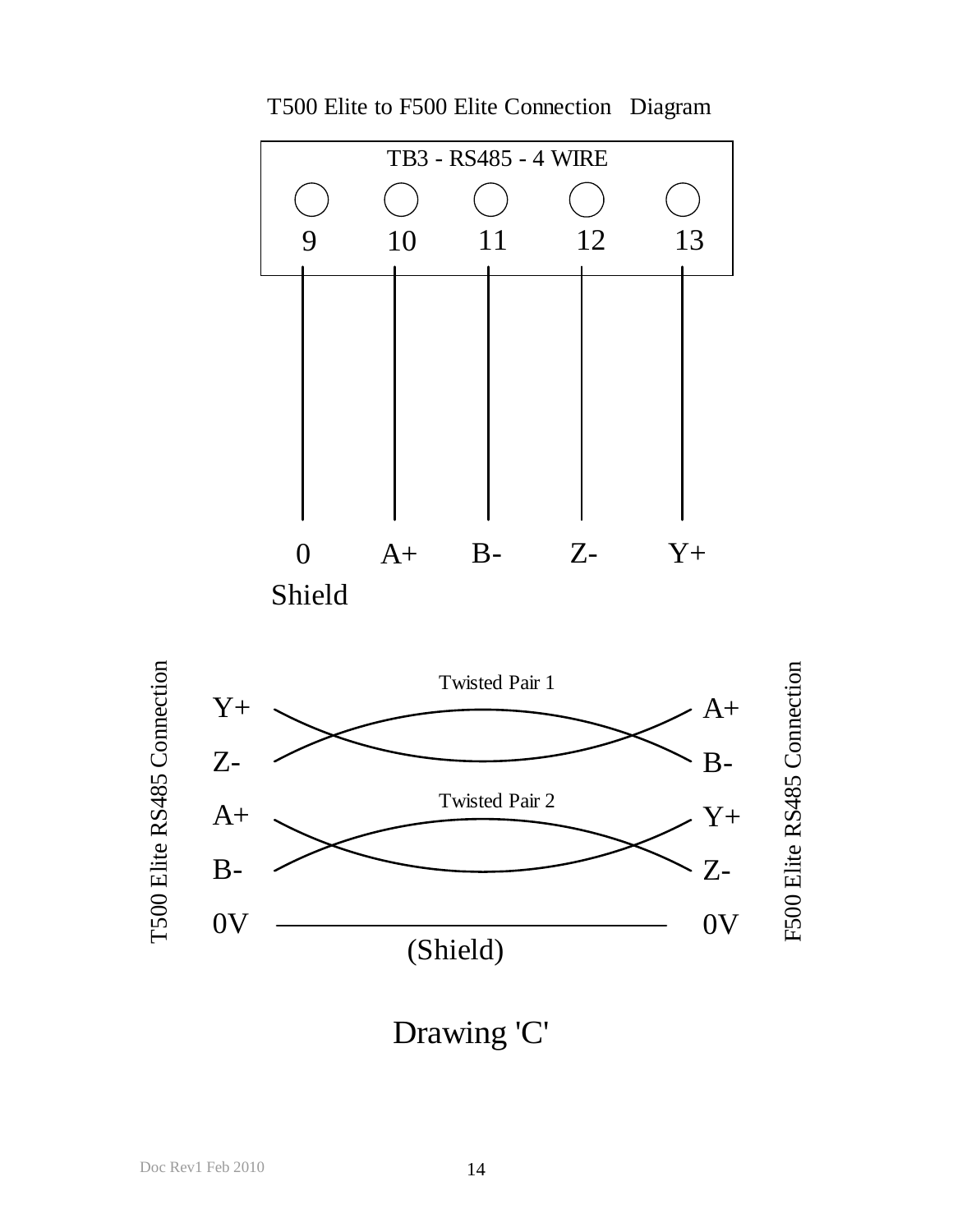

Drawing 'D' General Connection Detail.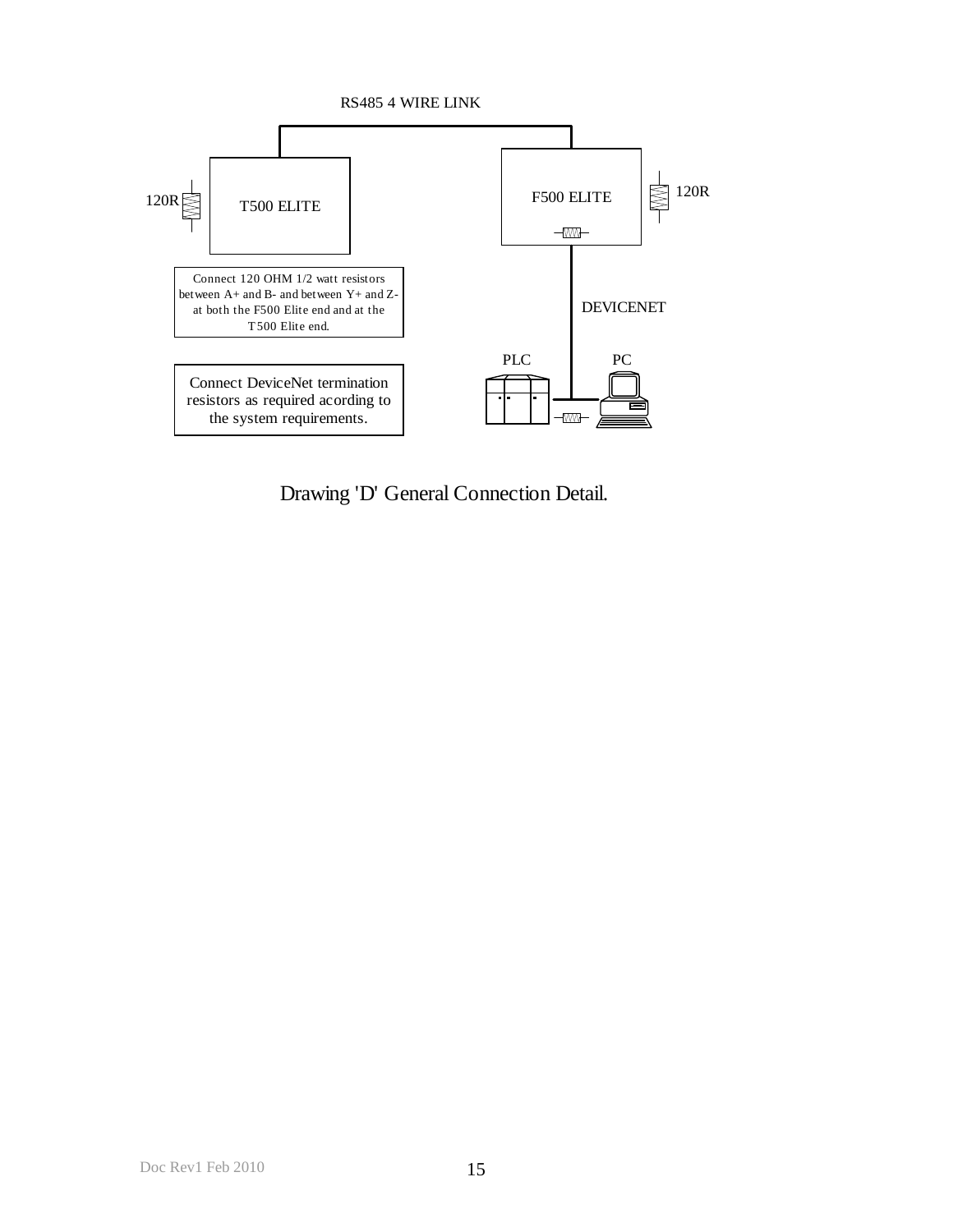# **Appendix 'A'**

The table below represents the settings for the modules MAC address switch as described on page 5. The F500 is supplied with a default MAC address of 1. The switches are numbered 1 to 8 left to right but the address only uses switch 3 to 8, switch 8 represents the lowest binary number. In the table below a '0' represents the switch in the OFF or UP position and a '1' represents the switch in the DOWN or ON position.

| 01 | 000001 | 17 | 010001 | 33 | 100001 | 49 | 110001 |
|----|--------|----|--------|----|--------|----|--------|
| 02 | 000010 | 18 | 010010 | 34 | 100010 | 50 | 110010 |
| 03 | 000011 | 19 | 010011 | 35 | 100011 | 51 | 110011 |
| 04 | 000100 | 20 | 010100 | 36 | 100100 | 52 | 110100 |
| 05 | 000101 | 21 | 010101 | 37 | 100101 | 53 | 110101 |
| 06 | 000110 | 22 | 010110 | 38 | 100110 | 54 | 110110 |
| 07 | 000111 | 23 | 010111 | 39 | 100111 | 55 | 110111 |
| 08 | 001000 | 24 | 011000 | 40 | 101000 | 56 | 111000 |
| 09 | 001001 | 25 | 011001 | 41 | 101001 | 57 | 111001 |
| 10 | 001010 | 26 | 011010 | 42 | 101010 | 58 | 111010 |
| 11 | 001011 | 27 | 011011 | 43 | 101011 | 59 | 111011 |
| 12 | 001100 | 28 | 011100 | 44 | 101100 | 60 | 111100 |
| 13 | 001101 | 29 | 011101 | 45 | 101101 | 61 | 111101 |
| 14 | 001110 | 30 | 011110 | 46 | 101110 | 62 | 111110 |
| 15 | 001111 | 31 | 011111 | 47 | 101111 | 63 | 111111 |
| 16 | 010000 | 32 | 100000 | 48 | 110000 | 00 | 000000 |

MAC ID: SW345678

#### The baud rate can be set by switch 1 and 2

| $00xxxxx + 125$ K baud         |
|--------------------------------|
| $01xxxxx$   250 K baud         |
| $10xxxxx$   500 K baud         |
| 11xxxxxx   Reserved, don't use |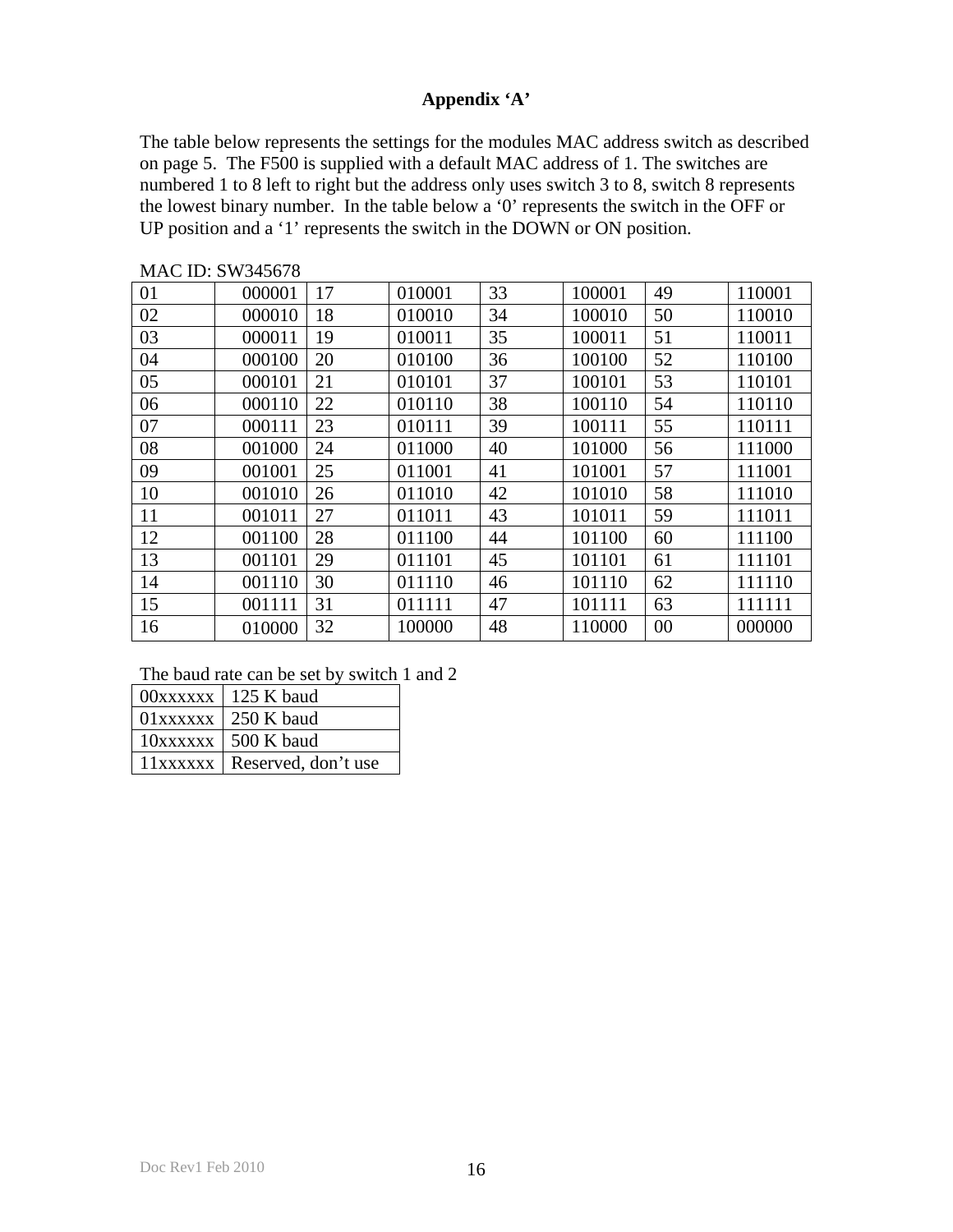# **Appendix 'B' Software version 2.2.x**

DeviceNet and its implementation are governed by a set of rules determined by the ODVA (www.odva.org). The DeviceNet module used in the F500 conforms fully to the device specifications laid down in profile number 12, and acts as a 'Group two only server' on the DeviceNet network. The F500 has been designed with as much flexibility in mind as possible. However, when using the F500 with other DeviceNet systems such as Allen Bradley a number of limitations apply. The F500 is a DeviceNet slave and will not instigate the transmitting of data without the proper instruction from a master unit, which in most cases is a DeviceNet scanner module. An example of this is the Allen Bradley 1756 DNB module. This DeviceNet scanner allows a Control Logix PLC to be connected to a DeviceNet system with multiple salve node units attached of which the F500 is one of them. The 1756 DNB has a limited amount of memory available to it and each slave unit connected will require the use of some of this memory. Currently the 1756 DNB has 490 bytes of data memory of which a maximum of 255 bytes can be allocated to a slave unit. Therefore, the **maximum** amount of data that can be read from an F500 is 255 bytes. Each sensor node connected to the T500 has 4 sensors inputs and an ambient temperature sensor. This means that the data for 5 sensors is available from each node. Therefore, the amount of TN4 nodes that can have their data retrieved by the F500 is determined by the amount of memory available to the scanner module. If a scanner module has 255 bytes free, then  $255 / 5 = 51$ , the maximum amount of memory available is 255 bytes and each nodes presents 5 bytes of data so you can read the data for 51 nodes. There is also a two byte overhead for the activity counter (Byte 0 and Byte 1) which means that a maximum of 50 nodes can be read by a scanner module.

This applies to a scanner dedicated to the F500 but in many cases the scanner is part of a much bigger system where existing DeviceNet nodes are in place and are using some of the scanners memory allocation. This means that the scanner will have to read fewer than the maximum of 50 nodes as calculated above. The **minimum** is 1 node and this requires 5 bytes  $+ 2$  bytes so 7 bytes in total.

In order that the F500 and DeviceNet scanner module communicate successfully they must both be configured with the same amount of data bytes. The F500 Version 2.2.x software has been designed to read the number of configured data bytes from the T500 unit. The T500 software must be version 3.0.0 onwards and you should refer to the T500 manual (section **4.8.2**) for a more detail description of setting the free space bytes.

Therefore, if you want to read the data for 32 nodes (32 x  $5 + 2 = 162$ ) from the F500 you must first set the scanner module to allocate 162 bytes to the Any Bus DeviceNet interface (F500); this can be done by selecting the device from the scan list and editing the INPUT bytes to 162. No output bytes need to be allocated so set this to 0. Don't forget to download the changes to the scanner module for them to take effect. Once that is done you need to change the FREE SPACE BYTES settings in the T500 to 162.

Communications will NOT take place until the two numbers match. If you change the Free Space Bytes in the T500 you **must reboot the F500** in order for it to take effect.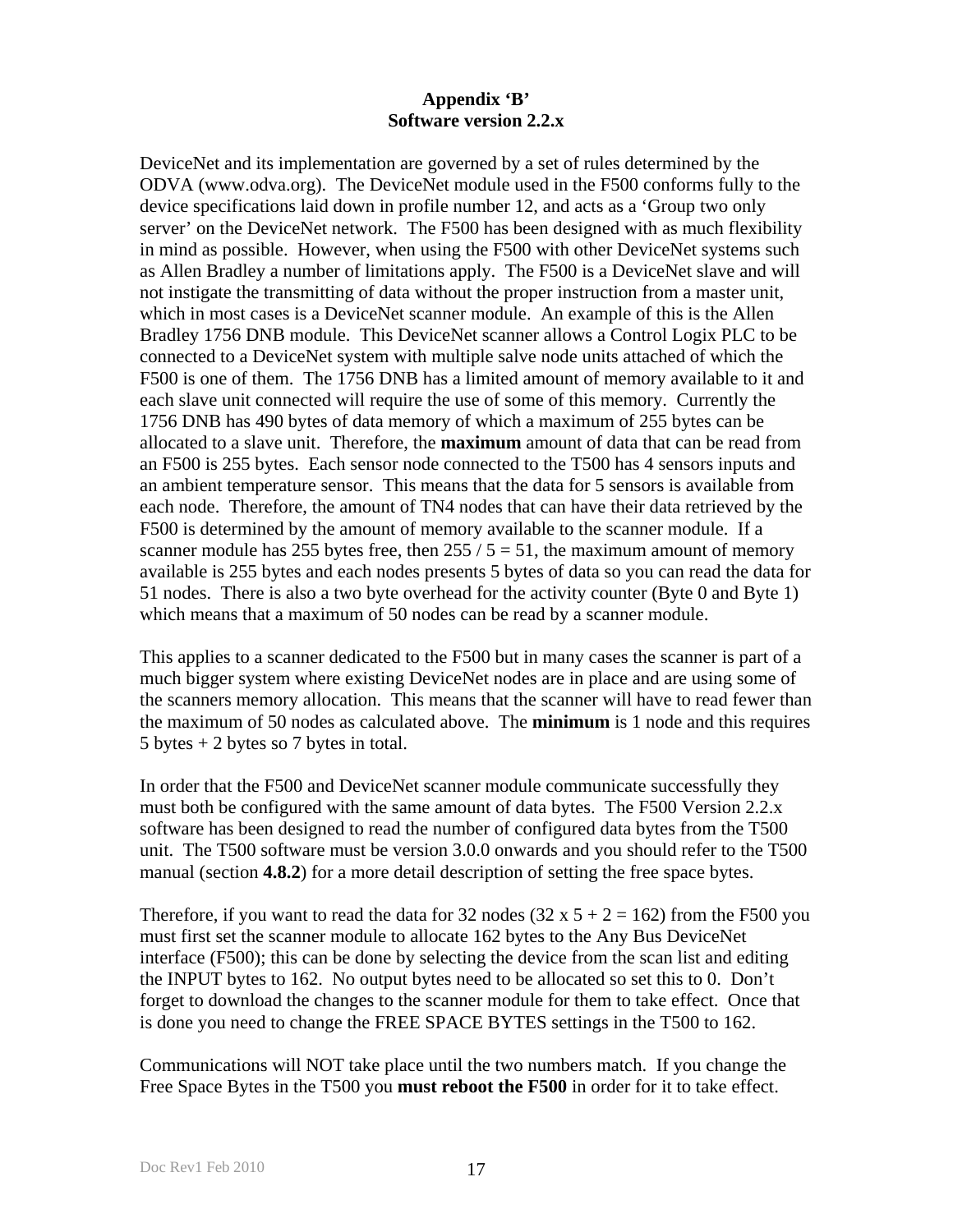Application notes are available from

http://www.hms-networks.com/applications/appl\_notes.shtml

Two documents are available in PDF form which will help in the initial setting up of the system,

- Establishing I/O communication between AnyBus-S DeviceNet and ControlLogix5000 using RsNetWorx™
- Reading/writing data from AnyBus-S DeviceNet using ControlLogix5000 MSG instruction

The notes are not extensive but do cover the necessary areas. This information may also be used as a guide to configuring other systems such as Allen Bradley SLC500 series PLC and DeviceNet scanner modules.

AnyBus is a trade mark of HMS, Sweden. F500, T500 and TN4 © Don Electronics Limited 2002-2010 Control Logix and DNB are trademarks ® of Allen Bradley.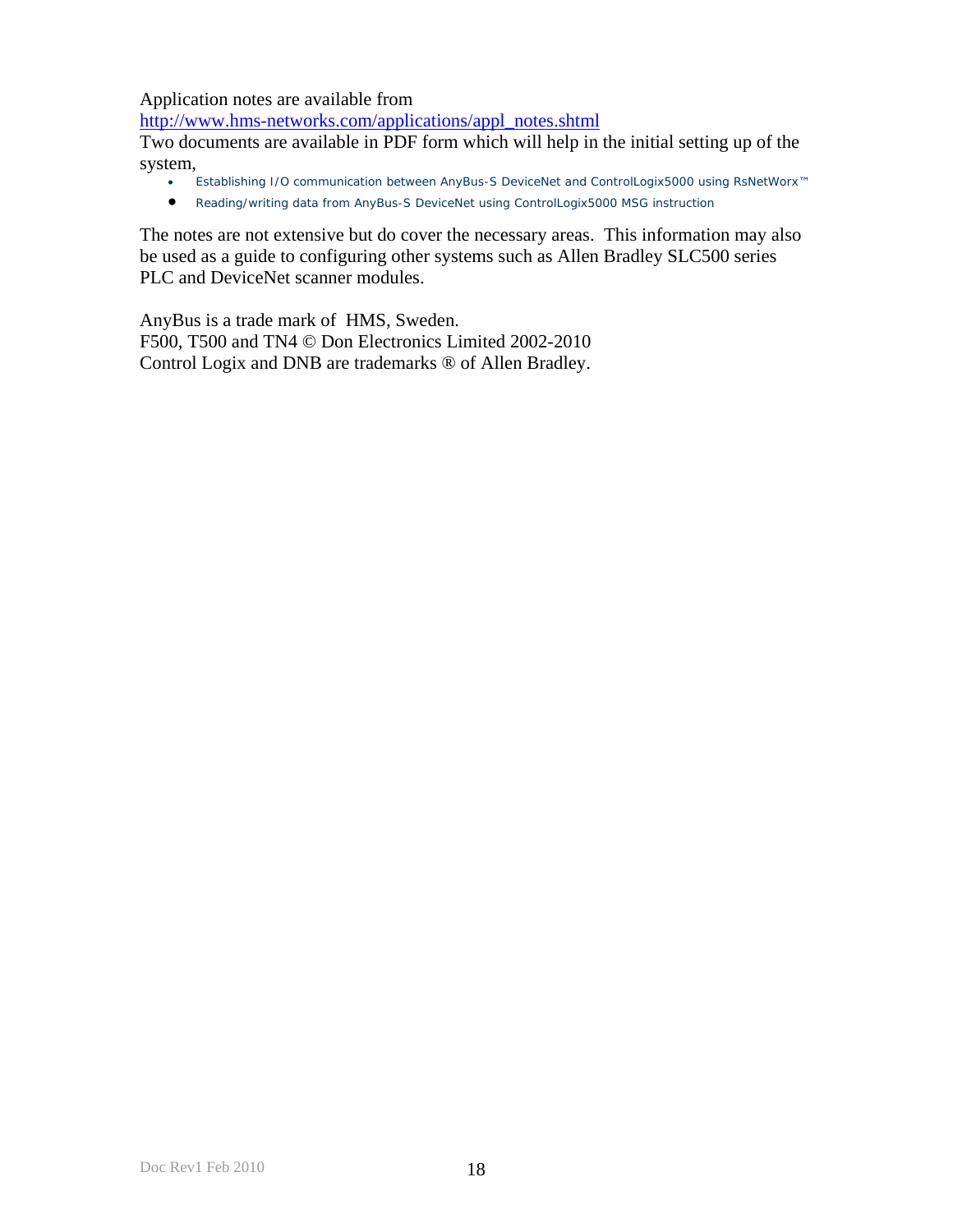# **Appendix 'C'**

Because of the design limitations the temperatures measured by the T500/F500 system are in a coded hexadecimal format. It is therefore necessary to apply some conversion to the number in order to extract the actual temperature. Once extracted, the temperature is in  $\mathrm{C}$  so if you require the temperature to be in  $\mathrm{C}$ . further conversion will be required.

The temperature sensors are capable of measuring between -31 $^{\circ}$ C and +110 $^{\circ}$ C (-23 $^{\circ}$ F and +230°F). Because negative numbers cannot be directly represented in the T500/F500 then some form of coding is needed. Therefore the following rules apply.

Convert the number from Hexadecimal to Decimal (see the following pages for help with this).

If the measured temperature is between  $0^{\circ}$ C and  $+110^{\circ}$ C (all positive numbers) then the value represents the actual temperature. E.g. Decimal 58 means 58°C.

If the measured temperature is between  $-0^{\circ}$ C and  $-31^{\circ}$ C (all negative numbers) then the value read represents the negative temperature +127. Therefore, numbers between 127 and 158 are used to represent  $-0$ °C to  $-31$ °C. To get the negative number, first convert the hexadecimal number to decimal. Then, if the number is between 127 and 158 simply subtract 127 taking the remainder as a negative value.

## E.g.

If the value is 143, then subtract 127 (143-127 = 16) leaving a temperature of -16<sup>o</sup>C If the value is 127, then subtract 127 (127-127 = 0) leaving a temperature of  $-0^{\circ}$ C If the value is 128, then subtract 127 (128-127 = 1) leaving a temperature of -1<sup>o</sup>C If the value is 158, then subtract 127 (158-127 = 31) leaving a temperature of -31<sup>o</sup>C

Values between 111 and 126 and above 158 are reserved for representing other conditions (see page 8) and should not be treated as a temperature.

As the temperatures are in  $\mathrm{C}$  it may be necessary to convert the value to  $\mathrm{C}$  F Calculate the temperature value complete with sign and call it  $T^{\circ}C$ , therefore  $T^{\circ}F = (T^{\circ}C * 1.8) + 32$  or  $T^{\circ}F = (9/5) * T^{\circ}C + 32$ 

E.g. If  $T^{\circ}C = 20^{\circ}C$  then  $T^{\circ}F = (20 * 1.8) + 32 = 68^{\circ}F$ If  $T^{\circ}C = -20^{\circ}C$  then  $T^{\circ}F = (-20 * 1.8) + 32 = -4^{\circ}F$ 

Further conversions will be necessary to convert to °Kelvin or °Rankine.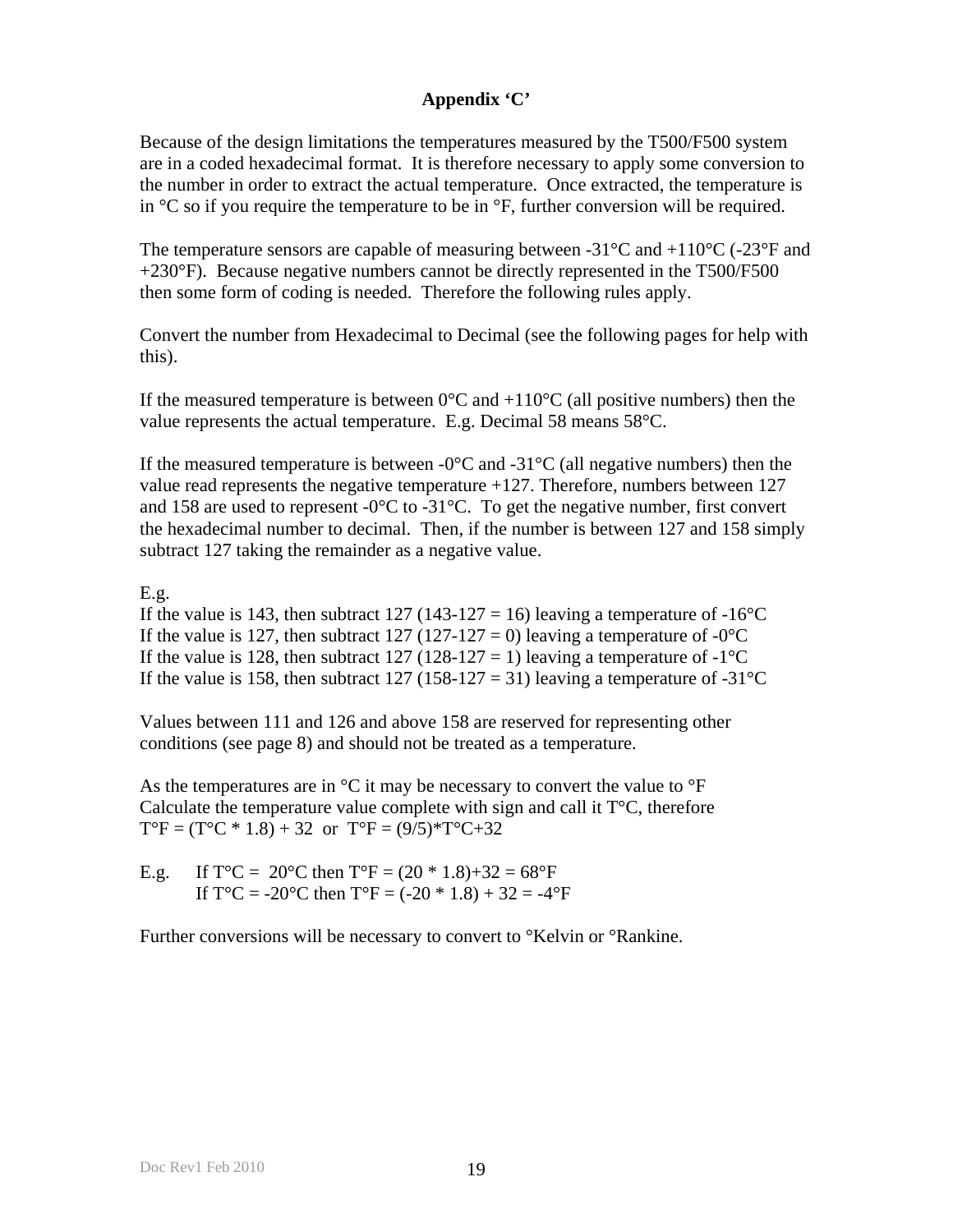# **Hexadecimal to Decimal Conversion.**

**Hexadecimal is base 16.** 

**Base 16 is where the 'numbers' you can use are zero through to the letter F (0123456789ABCDEF). i.e. the decimal value for '1' is represented in hexadecimal as '1' but the hexadecimal value of '15' (decimal) is shown as 'F' (hexadecimal) and the value of '17' (decimal) is '11' in Hexadecimal.**

|                |                | <b>Decimal Hex Decimal Hex Decimal Hex</b> |                |      |     |
|----------------|----------------|--------------------------------------------|----------------|------|-----|
| 1              | 1              | 11                                         | B              | 30   | 1E  |
| $\overline{2}$ | $\overline{2}$ | 12                                         | $\overline{C}$ | 40   | 28  |
| 3              | 3              | 13                                         | D              | 50   | 32  |
| 4              | 4              | 14                                         | E              | 60   | 3C  |
| 5              | 5              | 15                                         | F              | 70   | 46  |
| 6              | 6              | 16                                         | 10             | 80   | 50  |
| $\overline{7}$ | 7              | 17                                         | 11             | 90   | 5A  |
| 8              | 8              | 18                                         | 12             | 100  | 64  |
| 9              | 9              | 19                                         | 13             | 500  | 1F4 |
| 10             | A              | 20                                         | 14             | 1000 | 3E8 |

|      | $16^{2}$   $16^{2}$   $16^{2}$   $16^{2}$ |    |  |
|------|-------------------------------------------|----|--|
| 4096 | - 256                                     | 16 |  |

Example 1: Hex 3E8

| Example 1: Hex 3E8 |              | $\mathcal{R}$ | <b>The Parties</b> |                                           |
|--------------------|--------------|---------------|--------------------|-------------------------------------------|
|                    |              |               |                    | $0 + (3*256) + (14*16) +8 = 1000$ decimal |
| Eaxmple 2: Hex 5A  | $\mathbf{a}$ | $\sqrt{1}$ 5  |                    |                                           |
|                    |              |               |                    | $0 + 0 + (5*16) + (1*10) = 90$ decimal    |